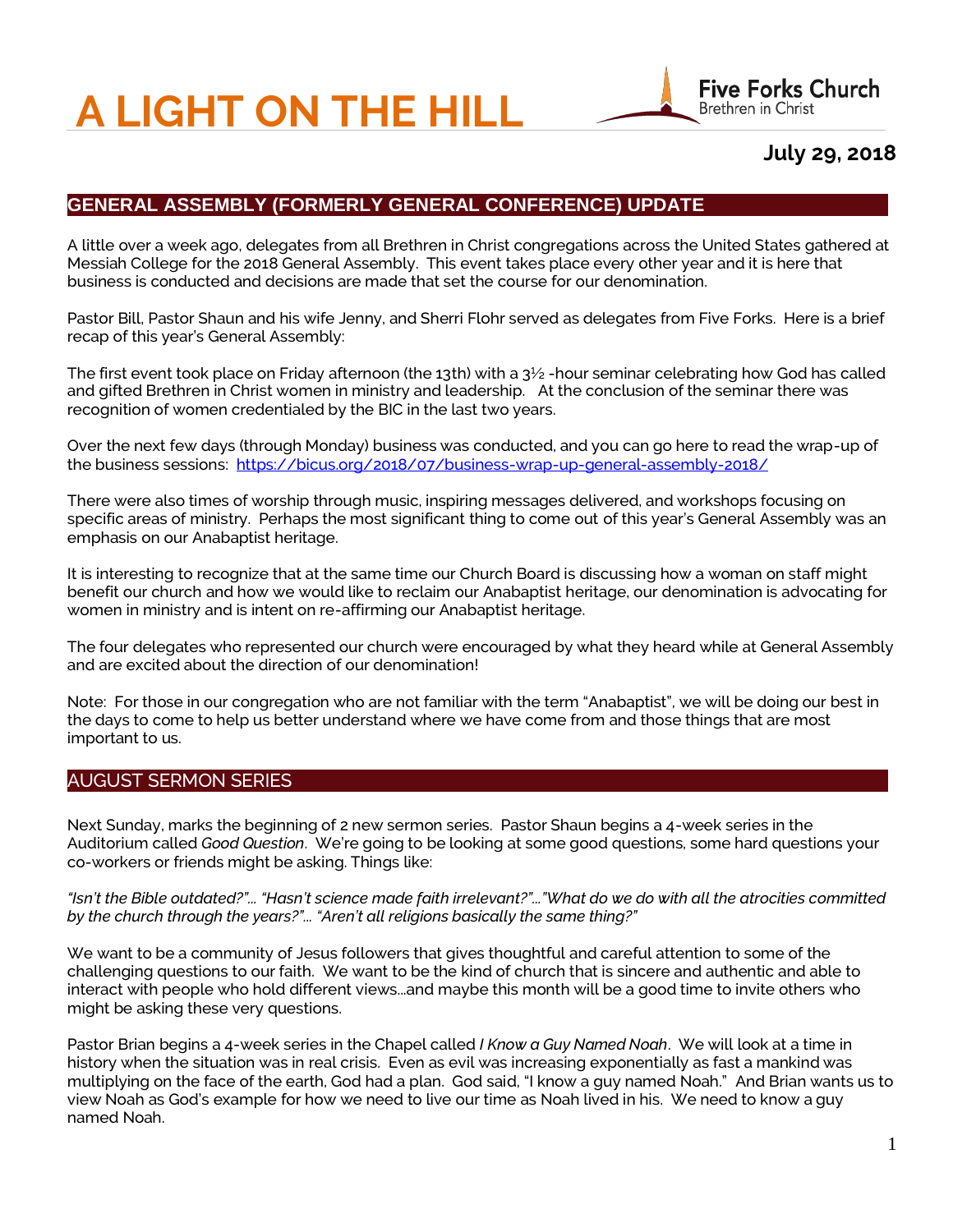## **FIVE FORKS ANNUAL CHURCH AUCTION COMING SOON!!**

#### THURSDAY, SEPTEMBER 27TH

Each year, the Five Forks Church Auction has raised money to help pay down our mortgage. Since the mortgage has been paid off, the proceeds from this year's auction will go into the Building Fund, which includes the hope of a future Youth Center for our teens.

We are asking each member of our congregation to consider how you might be able to donate to the auction:

- You might be willing to purchase a new item or to make an item or food item to be auctioned off.
- You might be able to donate services (i.e. babysitting, cleaning, car repair/maintenance services, lawn mowing, etc)
- You might consider asking a business which you patronize to make a donation to the auction.

#### Here are some examples of items that have been donated in the past:

Cord of Wood, Beef to be Butchered, Pumpkins, Potted Flowers, Gift Certificates, Cake-a-Month, Pie-a-Month, A Meal, Quilts, Afghans, Wooden Furniture, A Picnic Table, A Time-share Condo or Cabin, Event Tickets…

As you can see, there are many creative options to choose from. How could you use your talents or skills?

If you would like to donate an item or service to the auction, please complete the flyer that was placed in your mailbox this week and return to Melissa Mitchell's mailbox. There are extra forms available at the information desk in the upper lobby and on the table in the mailroom.

Questions, please contact Melissa at 717-977-9078 or email her at smitch466@qmail.com.

Note: Donations need to be at the church by Wednesday, September 12<sup>th</sup>.

#### **SANDY COVE WOMEN'S WEEKEND!**

#### November 9-11, 2018

All ladies are welcome to join us for this weekend away. This will be a great opportunity for you to spend a weekend away with time to focus on your relationship with God as well as grow your relationships with other ladies from Five Forks BIC. There will be times of worship, guest speakers and free-time for conversations over coffee and browsing the shops downtown.

We have reserved five log cabins in the Pioneer Campground for our group. Each log cabin can accommodate up to six guests. All bed and bath linens are provided and each log cabin has its own private bathroom.

This means we only have space for 30 women. Please get in touch with Jenny Kipe as soon as possible to guarantee your spot for this exciting women's weekend! It was almost booked full and we were fortunate enough to get the last 5 cabins!!

It is a 2-night stay with six meals, Friday dinner thru Sunday lunch. The package rate to stay in a log cabin is \$279/person, with a minimum of four guests per cabin. Payments will be made in installments. Please see Jenny Kipe for more details.

Also, for all Sandy Cove Women's Weekends, they offer a meeting area for our group to use after the general sessions so our group can be together for the small group discussion times.

RESERVE YOUR SPOT NOW!

RSVP to Jenny Kipe at 717-552-0193 o[r shaunandjenny@yahoo.com.](mailto:shaunandjenny@yahoo.com)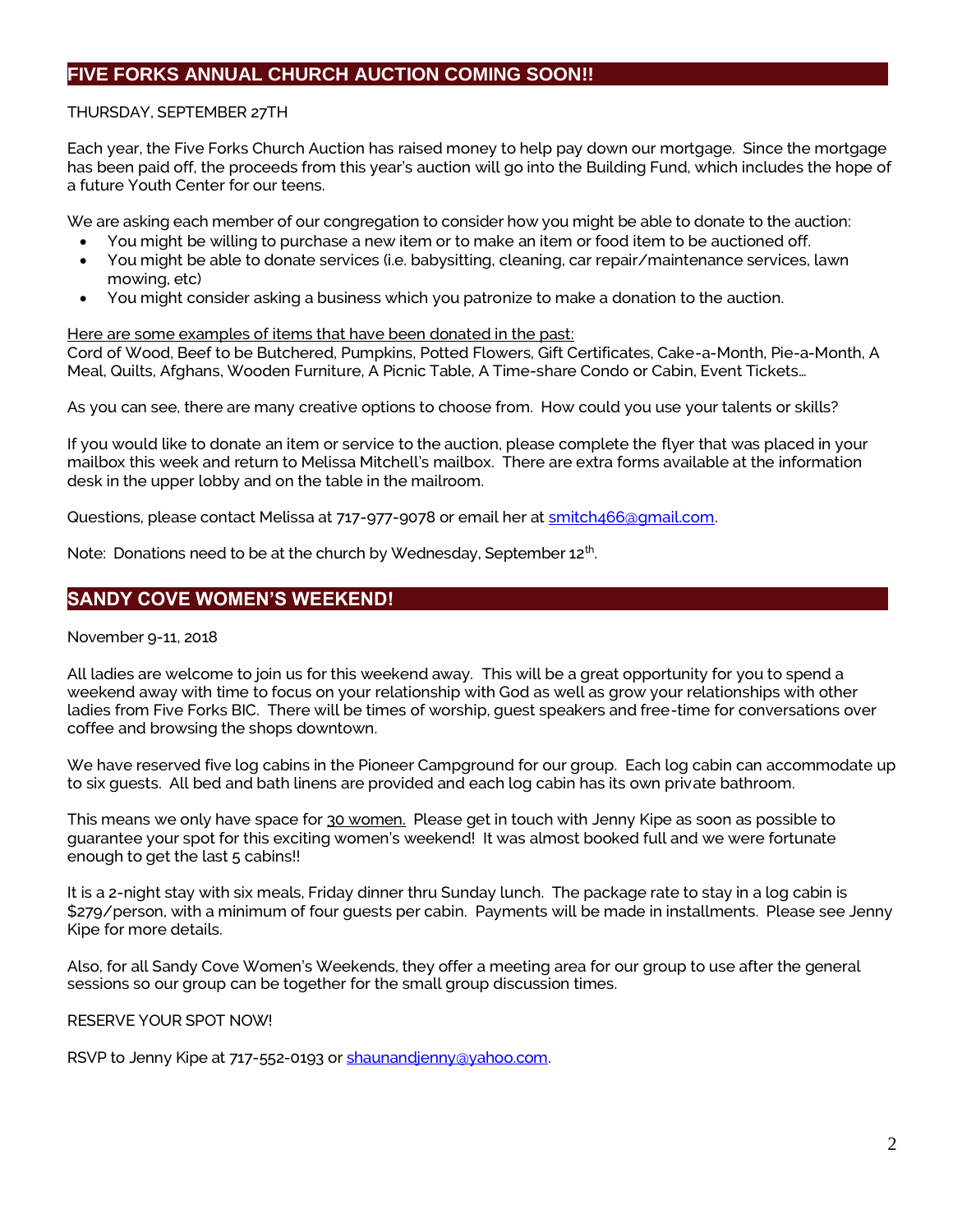## **EXPERIENCE LIFE OUTDOORS (ELO) OUTDOOR 3D ARCHERY FUN SHOOT**

August 25<sup>th</sup> & September 8th... location (Five Forks Rd.)

Start Times: 8am-11am Cost: Adults \$5; Kids \$3 Raffle Prizes, Food Stand (Breakfast & Lunch)

Beginners welcome – limited bows available for use. Instructors on site. Different course each week.

For more information and to Pre-register, visi[t www.eloutdoors.com](http://www.eloutdoors.com/)

## **EXPERIENCE LIFE OUTDOORS (ELO) CHICKEN BBQ**

Saturday, September 8<sup>th</sup>...10:00am - 2:00pm

Five Forks Church parking lot \*"Take out" only Meal includes: ½ chicken, beans, applesauce, cookie, & roll (\$9.00); ½ chicken only (\$6.50)

Pre-purchase tickets to guarantee availability by contacting Heather Martin at 717-372-6282.

## **FIVE FORKS FELLOWSHIP EVENT UPDATE**

Cruising the Lake on The Proud Mary! Join us for A Sightseeing Boat Tour on Raystown Lake!

Thursday, August 2<sup>nd</sup>…. PLEASE NOTE: DEPARTURE TIME HAS CHANGED meet at the church at 11:00am ... We will depart at 11:15am on the church bus. Tour begins at 2:15 (Rain or Shine). Please meet at the covered drop-off up by the new auditorium.

Purchase your ticket at the ticket booth at Raystown Lake. With the senior discount, tickets are \$9/each

Some snacks and drinks are available for sale on the boat. Bring a jacket or sweater in case it's cool! Restrooms are available on the boat. We will be stopping for a meal on the way home.

If you are attending, please register with Pastor Brian by calling 717-762-2991 or email [brian@ffbic.org.](mailto:brian@ffbic.org)

## **FINANCIAL UPDATE – JUNE 2018**

GENERAL FUND

SUMMARY FOR THE MONTH

Balance June 1, 2018 = \$24,958.68

June Contributions = \$77,436.62

Weekly goal = \$21, 501

June 3 = \$25,664 June 10 = \$16,193 June 17 = \$18,563 June 24 = \$17,016

June Expenses = \$91,285.80

Balance June 30, 2018 = \$11,109.50

SUMMARY FOR THE YEAR (2018 Spending Plan) Year To Date Goal = \$537,550 Year To Date Actual = \$500,581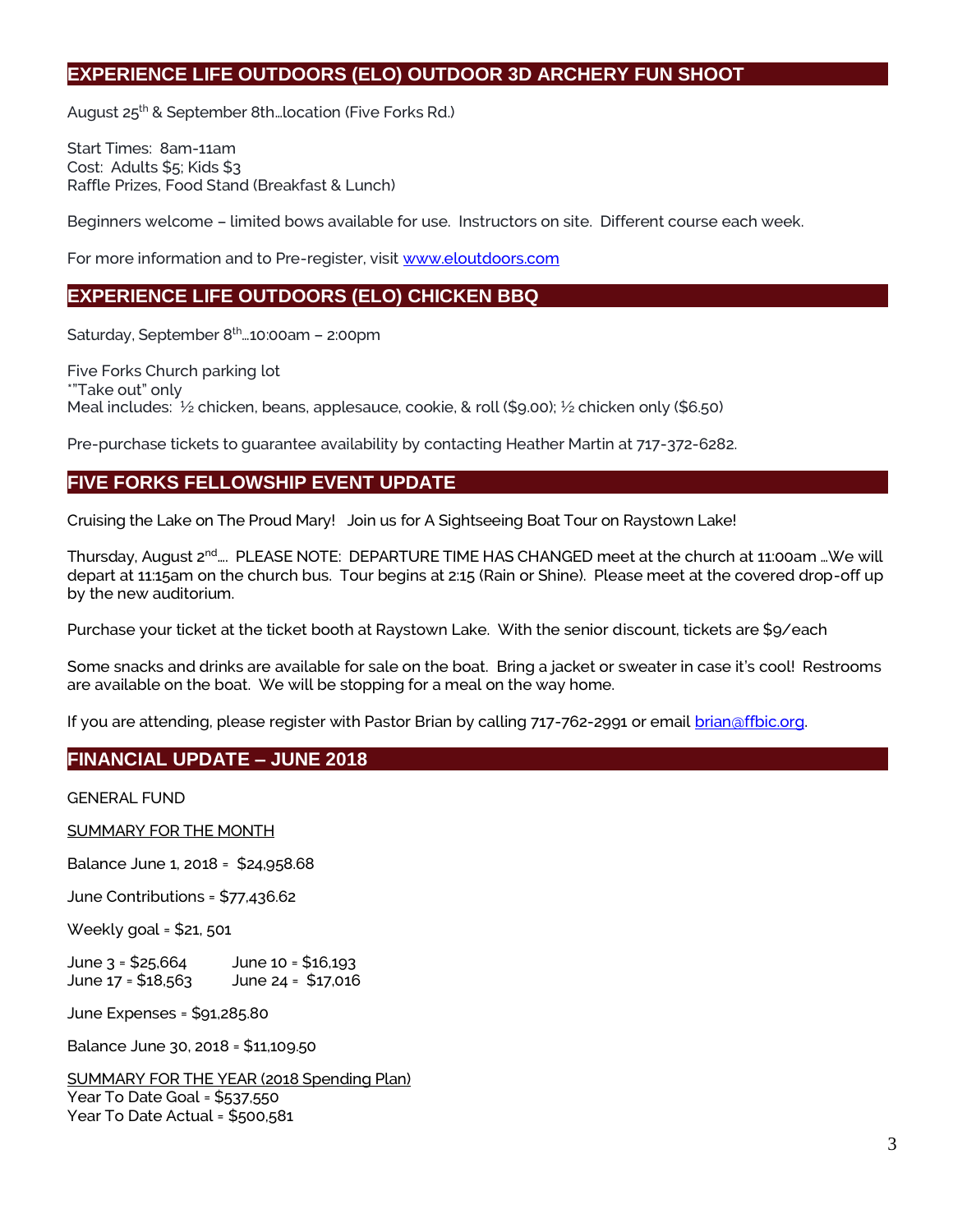Over/Under YTD Goal = (-\$36,969)

BUILDING FUND Balance June 1, 2018 = \$163,474.44 June Contributions = \$11,701.00 Balance June 30, 2018 = \$175,175.44

SPECIAL ACTIVITES FUND Balance June 1, 2018 = \$243,929.15 June Income = \$13,131.74 June Expenses = \$26,604.41 Balance June 30, 2018 = \$230,456.48

CONTINGENCY FUND Balance June 1, 2018 = \$159,079 2018 Gains = \$240.00 Balance May 31, 2018 = \$159,319

SPECIAL BENEVOLENT FUND Balance January 1, 2018 = \$287,856 2018 Loss = (\$767) Balance June 30, 2018 = \$287,089

#### **YOUTH SERVICE MISSION**

This past Saturday, July 21<sup>st</sup>, seventeen teens and 4 adults participated in a Secret Serve Day. The teens started their day early with a delicious breakfast provided by Larry and Linda Umbrell. The teens then served in the community throughout the rainy day. Finally after serving, the teens ended their day at Chris and Jennifer Bumbaugh's house for some chilly swimming in the rain and a barbecue.

Thanks to the teens and adults who served!

#### **THIS WEEK AT FIVE FORKS**

| Sunday, July 29     | Prayer Hour6:45am (C2)<br>Café…7:00am – 11:00am                                       |
|---------------------|---------------------------------------------------------------------------------------|
|                     | Morning Messages:                                                                     |
|                     | Aud. (8:00, 9:30 & 11:00m) – Pastor Bill <i>– Scripture:  Genesis 11; Proverbs 11</i> |
|                     | Chapel (11:00am) - Pastor Ray - Scripture: Revelation 21:4                            |
|                     |                                                                                       |
| Monday, July 30     | Men's Prayer Group…5:45am (Chapel)                                                    |
| Tuesday, July 31    | Men's Prayer Group6:30am (Chapel)                                                     |
|                     | Celebrate Recovery6pm (café); 7pm (large group meeting); 8pm (open share)             |
| Wednesday, August 1 | No Services - Summer Break                                                            |
| Thursday, August 2  | Ladies Prayer Hour…6:30-7:30am (Chapel)                                               |
| Sunday, August 5    | Prayer Hour6:45am (C2)                                                                |
|                     | Café…7:00am – 11:00am                                                                 |
|                     | Morning Messages:                                                                     |
|                     | Aud. (8:00, 9:30 & 11:00m) – Pastor Shaun                                             |
|                     |                                                                                       |
|                     | Chapel (11:00am) – Pastor Brian – Scripture: Genesis 6:5                              |